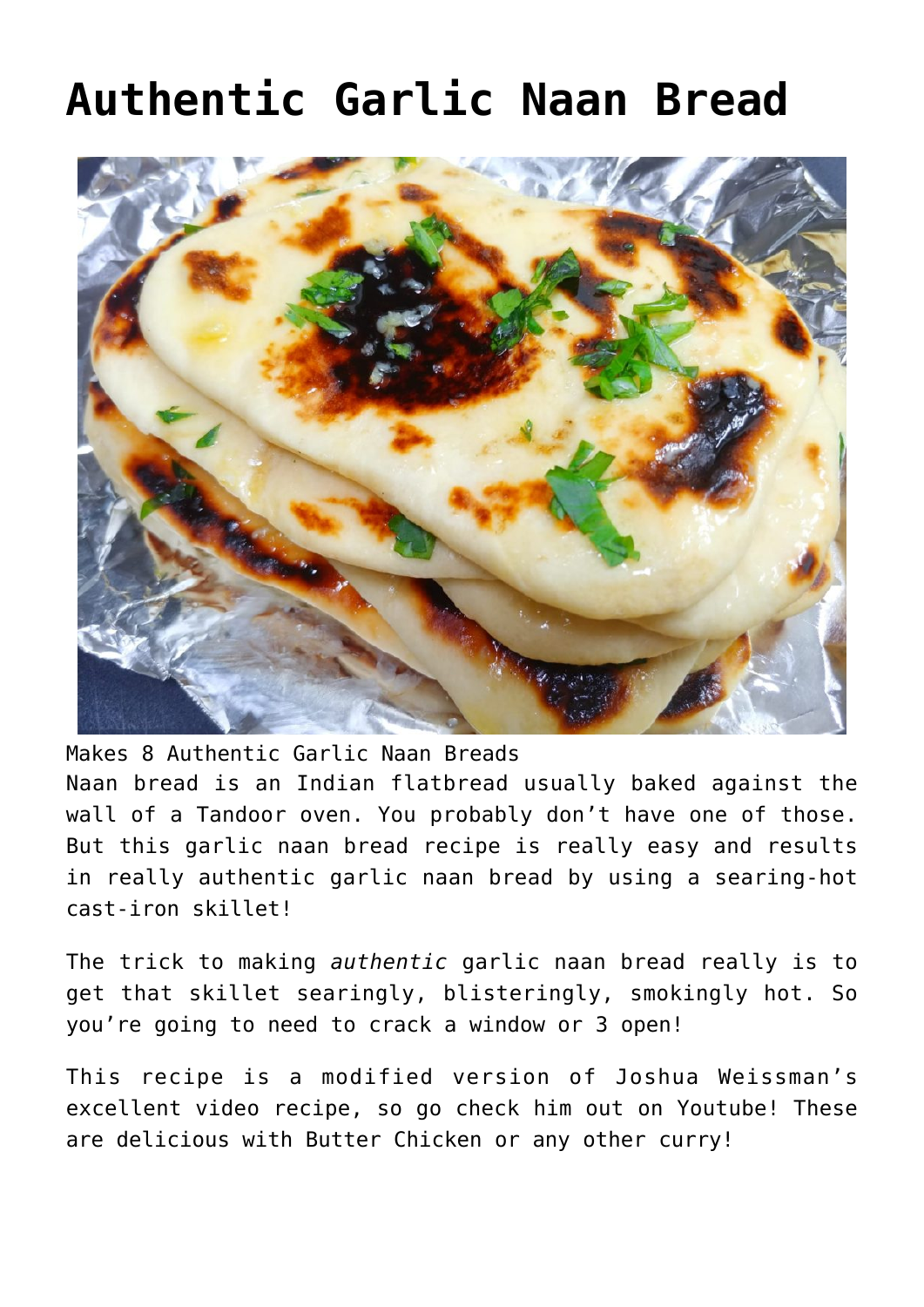## **Ingredients:**

- 388 g Plain Flour
- 1 tsp Salt
- 1 tbsp Instant Yeast
- 2 tbsp Melted Ghee
- 120 g Yoghurt
- 1 tsp Sugar
- 135 g Lukewarm water No warmer than 33 degrees celsius

## **Garnish:**

- 2 tbsp Melted Ghee
- 1 Clove Crushed Garlic
- Fresh, finely chopped Parsley

## **Method:**

- Add instant yeast to the warm water and allow to bloom for 10 minutes
- In a mixing bowl add all the dry ingredients followed by the melted ghee
- Stir in the water/yeast mixture
- In a stand mixer with a dough hook, knead the dough for around 2 to 3 minutes until the dough is smooth and combined. If you do not have a stand mixer, you can knead by hand for around  $5 - 10$  minutes
- Place the dough ball into a bowl and cover with a damp towel.
- Leave in a warm place for an hour or until the dough has doubled in size.
- Once the dough is doubled in size, remove from the bowl and divide it into 8 equal portions.
- Roll each portion out so that is around 3mm thick
- Heat your cast-iron skillet until it is almost about to smoke. Do not add oil!